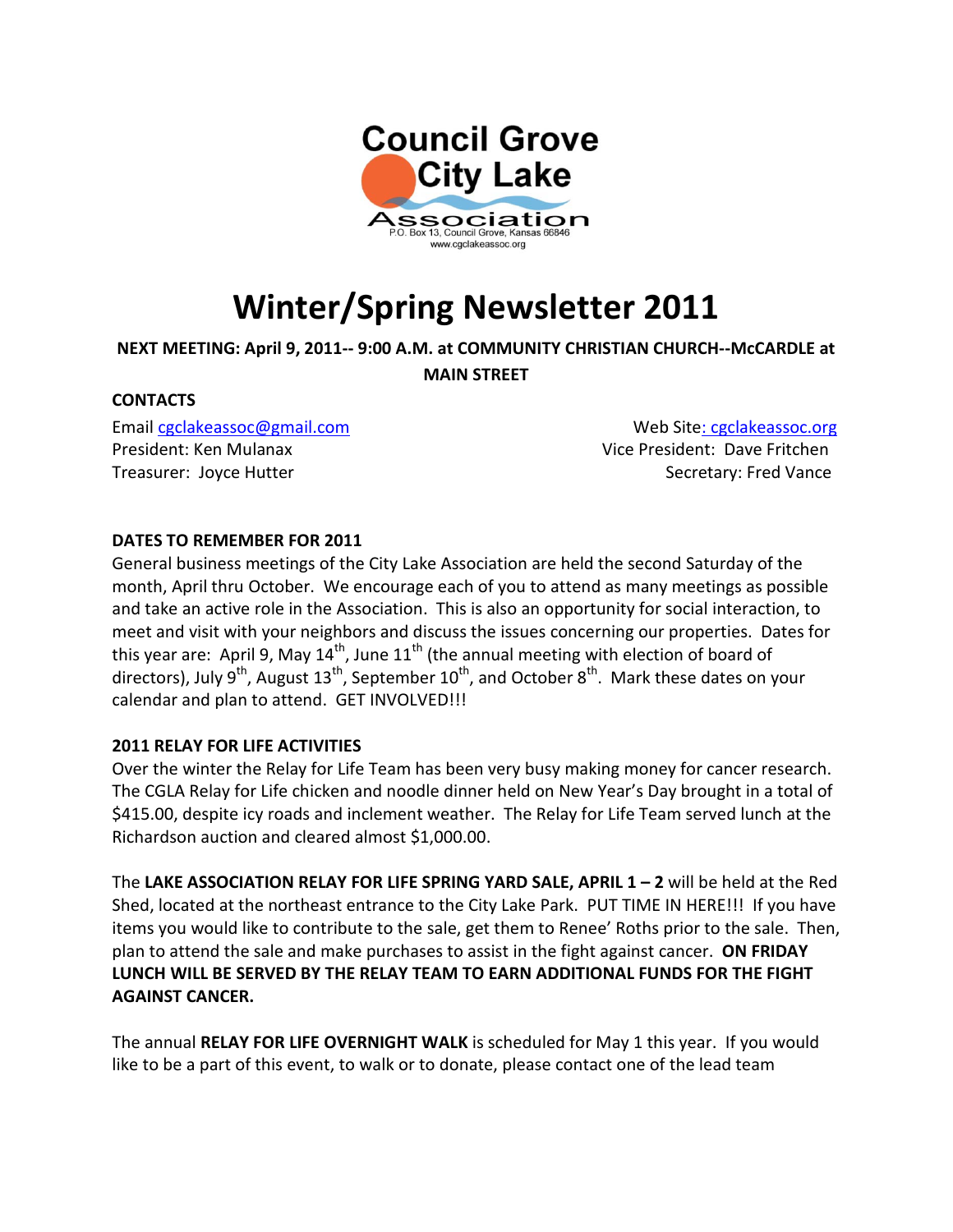members: Renee' Roths, Karen Waring, Gary Catlin, LuAnn Fuller, Diane Bolton, Carolyn Nelson, Glenda Carlin or Joan Kohake.

# **COUNCIL GROVE/MORRIS COUNTY BUSINESS EXPOSITION**

The annual Business Exposition will be held in the old gymnasium of the Council Grove High School on **April 2, 2011.** This is an opportunity to become acquainted with the businesses and services in Council Grove and the surrounding towns. **CITY LAKE RELAY FOR LIFE TEAM WILL HAVE THE CONCESSIONS.**

# **YOU COULD WIN \$10,000**

The  $2^{nd}$  Annual City Lake Association Charity Golf Tournament is scheduled for May  $14^{th}$ . Don't miss this opportunity for a day of fun with your fellow lake friends. John Nicodemus has again put together a fantastic package of fun, food, drinks, prizes, trophies, and the possibility to win \$10,000.00 with a hole-in-one. This is a two man scramble tournament with only room for 36 teams. You will want to sign up early to reserve your space. Call John at 316-619-0016 or email to: [kem.nicodemus@gmail.com.](mailto:kem.nicodemus@gmail.com) **All proceeds from this event will be donated to local area charities and causes.**

# **NEW LAKE APPAREL FOR SALE THIS YEAR**

New lake T-shirts, caps and hats will be for sale this year. Lisa Randall has agreed to continue handling this area for us. We are most grateful to her for all her efforts. You may contact Lisa at [palmerscove@gmail.com](mailto:palmerscove@gmail.com) or call 620-767-6659. We will be selling previous year's items at a reduced cost.

# **ELECTION OF BOARD OF DIRECTORS MEMBERS AT JUNE MEETING**

The following positions are up for election this year: George Forrester, Joyce Hutter, Ken Mulanax, John Nicodemus, and Fred Vance. George has moved to Emporia and has his lake cabin for sale so will not be running for the board again. If you are interested in serving the Lake Association by being a board member, email [cgclakeassoc@gmail.com,](mailto:cgclakeassoc@gmail.com) or call 260-767- 2725 to obtain an application, which must be completed and returned prior to May 16, 2011.

# **INDEPENDENCE DAY CELEBRATION July 3, 2011**

We are planning the lakeshore decoration contest and the boat regatta/boat decorating contest with the fireworks display as the highlight of the day. John Nicodemus is looking for some assistance in planning the festivities for the celebration this year. This affair takes very little of your time on the day of the activities; just some planning and organization prior to the events. If you feel you can contribute assistance, please give John a call at 316-619-0016. In order to maintain the same level of fireworks display as in the past, it is essential that we have your financial support. Please send your donations to the City Lake Association, P.O. Box 13, Council Grove, KS. 66846. Thank you for your continued support.

# **REMINDER**

The "no wake" ordinance is still in effect until April 15<sup>th</sup>. Please remember to "boat slow".